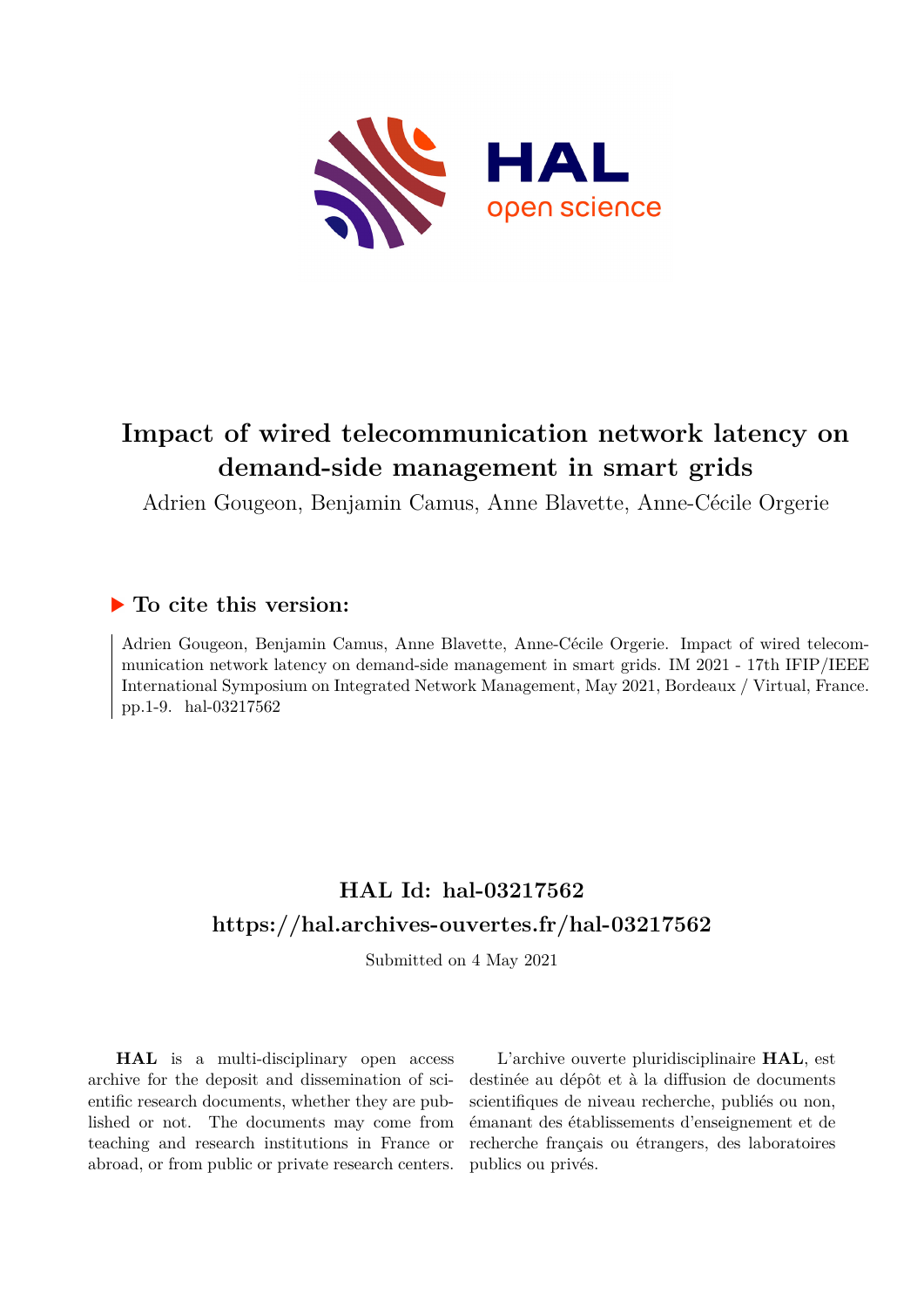# Impact of wired telecommunication network latency on demand-side management in smart grids

Adrien Gougeon\*, Benjamin Camus\*, Anne Blavette<sup>†</sup>, Anne-Cécile Orgerie\*

<sup>∗</sup>Univ. Rennes, Inria, CNRS, IRISA, Rennes, France, Email: {adrien.gougeon, benjamin.camus, anne-cecile.orgerie}@irisa.fr †Univ. Rennes, CNRS, SATIE, Rennes, France, Email: anne.blavette@ens-rennes.fr

*Abstract*—Demand-side management relies on the flexibility of consumers' load to avoid electrical network issues, including grid congestion. Recent advances in smart grid systems (also called Energy Internet) allow using demand-side management reactive strategies based on the dynamical shedding of residential consumers appliances. Both centralized and decentralized approaches are considered in literature, depending on the considered system size, but only few contributions consider the potential impact of the telecommunication network on their performance. In this paper, we conduct a comparative analysis on a realistic scenario based on representative power consumption time series of a residential power system. Our results show that latency may have a significant impact on energy management strategies in terms of performance for the smart grid, and that it should be considered when designing such strategies.

#### I. INTRODUCTION

The ever-increasing individual electricity consumption, the electrification of transport and the grid connection of variable, and somewhat uncertain, decentralized renewable energy sources (e.g. wind, solar) may raise congestion issues on the electrical network [26]. Congestion occurs when the current flowing through a piece of electrical equipment (e.g. a transformer) exceeds its rated value, which would lead to thermal overloading: it must therefore be avoided. In the past, conservative sizing and reinforcement of the electrical network used to represent the sole option to prevent this issue. However, nowadays, the advent of the smart grid, a cyber-physical system based on a ubiquitous and fast communication network (also called the Energy Internet [28]), renders demand-side management technically feasible. Demand-side management implies to adjust the power consumption of so-called "flexible loads" (e.g. smart heaters, electric vehicles) in order to prevent or mitigate grid issues in a considered area. This approach may represent a cost-effective alternative to expensive and timeconsuming grid reinforcement measures, and it is therefore enthusiastically considered by grid operators.

However, the large number of flexible loads to be controlled, as well as the short timescale at which they should be controlled, will render the traditional centralized approaches obsolete [22], [7]. Under such conditions, these approaches would indeed require a prohibitive computing effort, as well as raise potential privacy issues due to the transmission and centralization of short timescale, and therefore highly sensitive, consumers electricity consumption data.

Hence, decentralized management approaches are now considered [14], [22]. Among them, anticipatory and reactive approaches may be distinguished. The anticipatory approach is intended to generate a load power consumption schedule preventing grid issues, based on forecasts (e.g. of the power consumption and generation in the considered network) and on sufficient knowledge of the network characteristics such as topology and impedance for instance. However, forecasts inherently present a certain level of error, thus impacting the performance of such an approach, and sufficient information on the network characteristics may be unavailable. Contrary to the anticipatory approach, the reactive approach is envisaged as a mitigation measure once an issue in the grid (e.g. a congestion) is detected or is close to occur [23], [29], [13]. Therefore, it does not require any knowledge on the future and needs only limited to no information on the electrical network characteristics. Such an approach relies on short period measurements in the problematic area (e.g. short period measurements of the electrical current in the potentially congested piece of equipment), and on equally short period flexible loads control.

This paper presents a comparative analysis of the performance between two such reactive energy management algorithms, one being decentralized and the other being centralized, both based on short frequency measurements and control, and both intended to mitigate congestion in a low-voltage electrical network, whose model is publicly available, and will be detailed later in the paper. The algorithms are based on the successive and repeated shedding (called "cascado-cyclic shedding" ) of a sufficiently important number of direct-acting smart electric heaters [25]. These loads can be reasonably shed during a short amount of time without impacting noticeably their owners' comfort due to the significant thermal inertia in typical households [25].

However, decentralized management approaches are expected to be more sensitive to communication delays, jitter and bottlenecks, as experienced in the Internet, than centralized ones [9]. Hence, this comparative analysis, between a centralized and a decentralized approach, is performed for a range of communication latency values typical of local area networks. The impact of latency on the performance of demand-side management algorithms for congestion prevention/mitigation is generally not covered in papers dealing with this approach [14]. Yet, this impact may have significant consequences even for small-sized power systems, as we will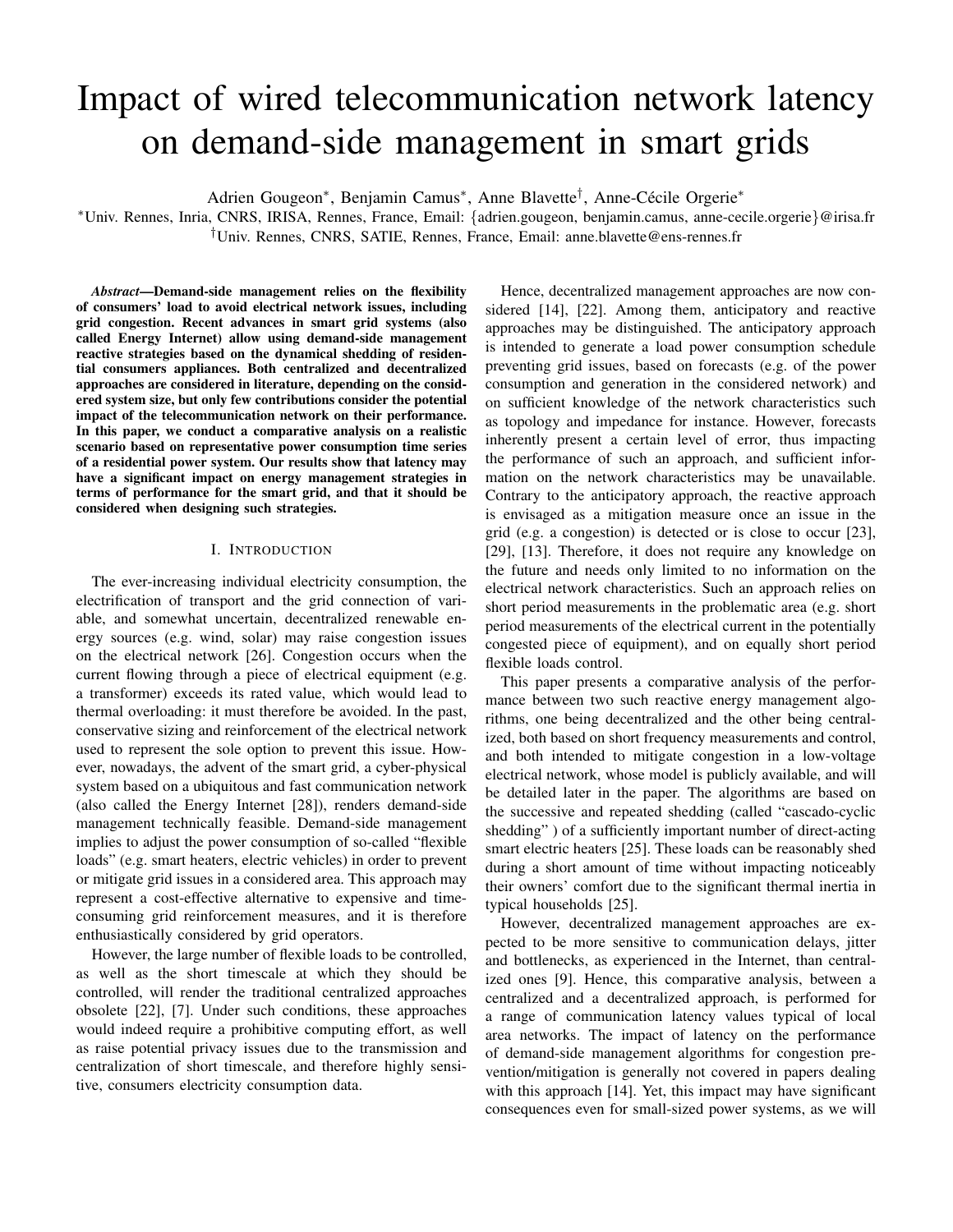show in our study, notably in terms of performance and in terms of the necessary number of messages for each approach. The numerical simulations are performed based on an opensource co-simulation platform combining telecommunication network simulators (SimGrid, ns-3) and power system simulator pandapower [3]. The impact of wired telecommunication network latency between the centralized and the decentralized approaches is very significant, the latter being more affected than the former.

The paper is organized as follows. Section II details the state of the art. The studied use-case is presented in Section III and the validation framework is detailed in Section IV. The results are discussed in Section V. Section VI concludes this work and presents future work.

# II. STATE OF THE ART

#### *A. Demand-side management*

The emergence of smart grids renders more and more urgent the need for adopting a holistic view on the power system and on its supervision telecommunication network. Combining both systems aims at making the power system more flexible in order to integrate variable, less-dispatchable renewable energy sources into the grid [17]. It also aims at operating the power system in a more efficient way, increasingly closer to its physical limits, by adopting less conservative security margins [18], [29]. This should contribute in postponing, or even avoiding, the need for costly grid reinforcement.

However, this combination renders the power system performance dependent on the design and management of its telecommunication supervising infrastructure [2]. The performance of the former can of course be enhanced by using the additional amount of information provided by the latter [27]. Energy Internet communications make use of various wired (Ethernet, DSL, Power Line Communications) and wireless (Wi-Fi, ZigBee, LoRaWAN, etc.) technologies [7], [28]. In particular, wired Ethernet-based networks are praised for their reliability and energy efficiency [7], contrary to power line communications that present severe channel conditions and are unable to accommodate a massive number of clients [5]. Hence, this renders wired telecommunications particularly suitable to the requirements of residential demand-side management in terms of bandwidth, latency, reliability and coverage area [2], [7].

However, recent works have shown that communication delays, inherent to the transmission of information, could degrade dramatically the performance of a smart grid [9]. Hence, communication latencies should be taken into account when designing control algorithms with a significant share of information transmission, such as distributed energy management strategies. Yet, many work consider perfect telecommunication conditions, without latency constraints [10], [20], [23], although the implied reaction time required for such a scenario is in the order of seconds or lower [2], [7], [29].

Additionally, the need for integrating disparate, intermittent and widely geographically distributed energy sources (i.e. renewable sources) and flexible loads (i.e. heaters, electric

vehicles) presenting individual constraints calls for a decentralization of the power system management [20], [22]. However, without centralization, demand-side management strategies may be even more sensitive to telecommunication latencies. To explore this assumption, we conduct a comparative analysis of two approaches, a centralized and a decentralized one, on a single realistic scenario representative of residential conditions. The benefits of residential demand-side management for reducing network congestion have been assessed in the literature [10], [20].

# *B. Simulation of smart grid infrastructures*

Electrical grid studies usually rely on power system simulators that numerically reproduce the dynamics of an electrical network and perform power flow calculations for a considered network. Such simulators represent the necessary alternative to performing tests on the actual network, which may cause disturbances detrimental to customers. Several tools exist for power system simulations, such as pandapower [16] and PowerFactory [6].

On the other hand, event-based packet-level simulators, such as ns-3 [11] and OMNeT++ [24], are widely used in the telecommunication network community. They implement a large range of communication protocols (e.g. TCP/IP, UDP, Wi-Fi) that may be deployed in smart grids, thus making them good candidates for simulating the smart grid supervision telecommunication network. The highly-efficient SimGrid platform [4] is dedicated to the simulation of large-scale distributed systems, which makes it perfectly suitable to simulate a smart grid control system.

Co-simulation consists in coupling different stand-alone simulation tools, so that they simulate together a whole cyber-physical system in a consistent way. In this work, we employ our own open-source co-simulation tool relying on pandapower on the power system side, ns-3 on the telecommunication side and SimGrid for the co-simulation framework. While our previous study using this framework [3] employed PowerFactory for the power system, we developed, for the study presented in this paper, an interface for pandapower as this simulation tool is not license-dependent and thus allows for multiple simulations to be launched at the same time on the same machine. Consequently, our co-simulation framework for cyber-physical systems based on SimGrid, ns-3 and pandapower greatly shortens the experimental campaign's duration, and as all the software pieces are freely available, it is easily reusable by others.

# III. DEMAND-SIDE MANAGEMENT SCENARIO

Grid operators tend to operate their electrical networks increasingly closer to their physical limits [18]. In particular, despite the fact that consumption is ever-increasing, grid operators are reluctant to carry out grid reinforcements, as they are costly, time-consuming and may give rise to strong public opposition. Hence, it is expected that intelligent load shedding strategies will be developed and applied in order to solve any congestion issues that may have arisen from the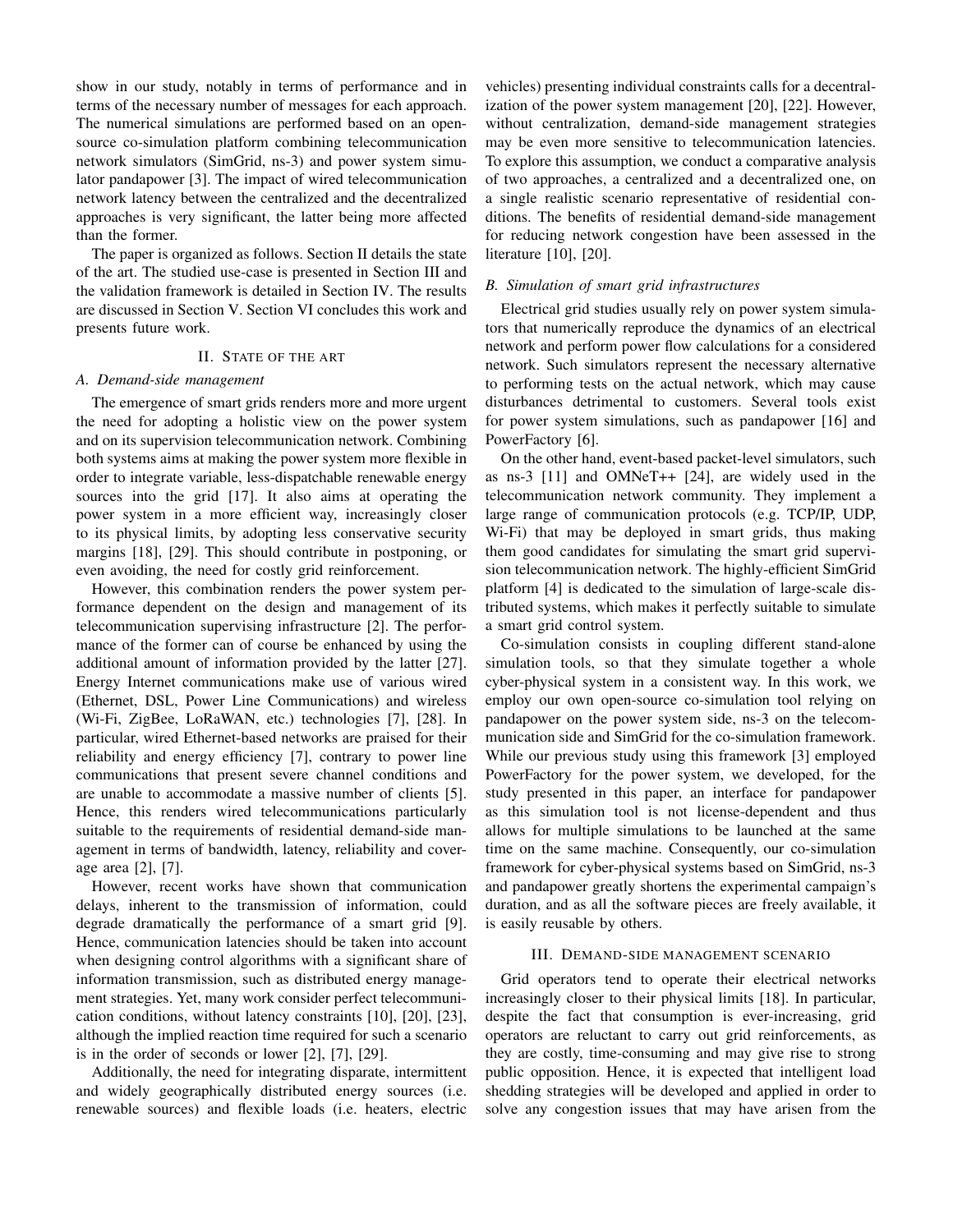electrical current exceeding maximum allowed values in lines and transformers.

Such congestion issues may occur during peak period times, when consumption is at its highest, that is in the early evening in most countries, especially in winter times when electrical heaters are used. This type of appliance is power and energy intensive, but can be interrupted for a short period without disturbing the consumers. This is why we consider controllable electrical heaters in this case study in order to analyze the influence of the telecommunication network's performance on the smart management of the electrical grid.

## *A. Power system*

Real data from existing power systems are scarce, especially when considering not only few isolated loads, but an entire network, its topology and its loads. We chose to base our study on the publicly available electrical network IEEE model "European Low Voltage Test Feeder" (ELVTF) [12]. This network includes a 3-phase, low voltage (230/400 V) distribution grid with multiple feeders connected to a 11 kV/416 V substation typical of the United Kingdom [21]. The model also provides time series of one-minute averaged consumption. Each time series corresponds to the consumption of a single household, for a total of 55 time series for 55 households. In this study, for the sake of simplicity and as a first step, it is assumed that the electrical network is ideally balanced over the three phases while future studies will consider a larger scale, unbalanced network. Our study focuses on the peak hour, between 5:30 pm and 6:45 pm for the ELVTF model, as it constitutes the most stressful hour for power system management.

Gas boilers and electric storage radiators are commonly used in the UK [15]. So, we supposed that domestic directacting electric heating was not included in the ELVTF traces for the considered peak period. Nevertheless, our scenario considers a context where direct-acting electric heating is widely used, as it is the case in France [1], in order to provide flexibility to the power system management. Thus, for our scenario, 3 electric heaters are added in each household. Each heater power consumption is modeled as a cyclic profile alternating between typical values of 2 kW and 0 kW. Used values rely on an experiment performed on an electric radiator located in the Rennes region, France on Feb, 11 2019 between 7:15 pm and 8:30 pm, during the French consumption peak period (or more exactly to its second, descending part) [19]. Each radiator has a power profile based on real data on which random time-delays are applied. Each time-delay is equal to the sum of two random time-delays which represent respectively the dephasing between radiators belonging to the same household (arbitrarily-selected to be equal to 30 seconds maximum to illustrate variability within a single house) and the dephasing between two households (arbitrarily-selected to be equal to 15 minutes maximum to showcase the variability among the houses of the same district). It must be pointed out that a simple heater model is considered due to the absence of additional experimental data. In the considered model, the post-shedding rebound effect on the power consumption is not taken into account. It is assumed that the rebound effect due to a relatively short shedding duration is negligible.

# *B. Computing system*

In this scenario, we consider that each household has a smart electricity meter that can send on/off instructions to the electrical heaters. A TCP/IP telecommunication network is considered in our scenario of automated and intelligent shedding in the electrical network. In order to be managed and monitored, the electric line Line1, feeding the 11 kV/416 V substation, and the households are equipped with computing devices. We assume that these devices belong to the same LAN (local area network), connected through Ethernet links following a star topology, each computing device being linked to a central switch that can be the district DSLAM (digital subscriber line access multiplexer). For the sake of simplicity, homogeneous bandwidths and latencies are considered for each link.

#### *C. Smart grid management*

In order to automate the shedding of the electric heaters in the different households, we consider the *cascado-cyclic* policy. In the cascado-cyclic policy, a shedding process is initiated when the current in Line1 goes above an upper threshold Θ. Then, several households are selected to be shed. We considered that, on average, at least one heater per household is in the on-duty part of its cycle. Assuming that the current  $I_{Line1}$  flowing in the considered line is mostly active (i.e. its reactive part is considered as negligible), then, it can be expressed as:

$$
I_{Line1} \approx \frac{\sum_{i} P_{H,i}}{\sqrt{3} V_{Line}} \tag{1}
$$

where  $P_{H,i}$  is the instantaneous power consumption of household  $i$  and  $V_{Line1}$  the line phase-to-phase voltage. Following this, the number  $n_H$  of households to shed is approximated using Equation 2 according to the current in Line1  $I_{Line1}$ , the maximum consumption  $P_h$  of a single heater of an household and the phase-to-phase voltage  $V_{Line1}$ .

$$
n_H = \left\lceil \frac{(I_{Line1} - \Theta) \times \sqrt{3} \times V_{Line1}}{P_h} \right\rceil \tag{2}
$$

where  $\Theta$  is the maximum rated current that the line may transmit on a permanent basis. The shedding process stops when the current  $I_{Line1}$  in Line1 goes below a current threshold  $\theta$  (lower than  $\Theta$ ) determined with Equation 3. In this equation, we consider the worst case scenario where all the households that stop shedding switch all their three heaters back on at the same time. The resulting power consumption increase would be then of  $3 \times P_h$  per household. Hence, the lower threshold  $\theta$  can be expressed as:

$$
\theta = \Theta - \frac{n_H \times P_h \sqrt{3}}{V_{Line 1}}
$$
\n(3)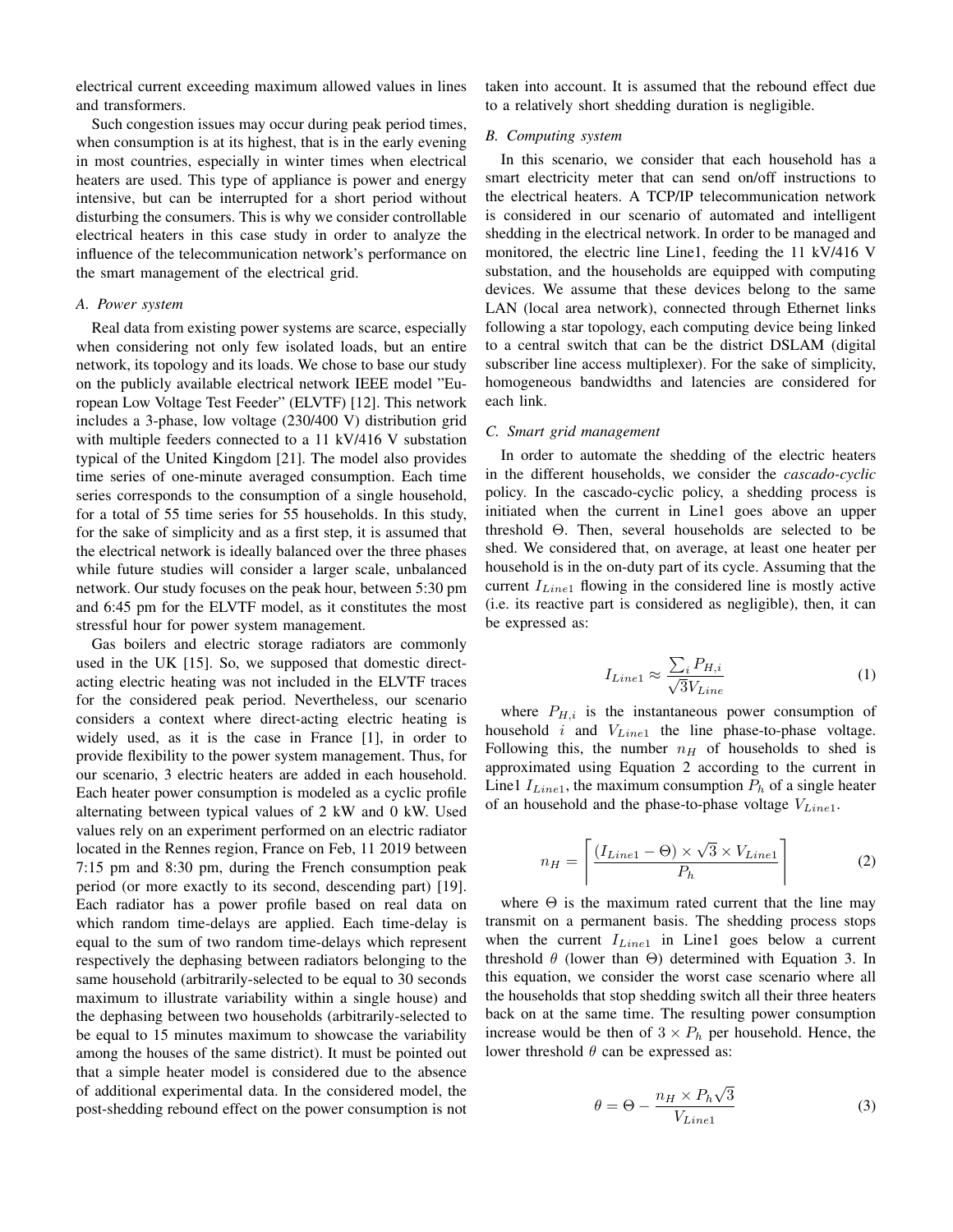where the lower threshold  $\theta$  is dynamically adapted during the cascado-cyclic process when the current number of shed households  $n_H$  varies. During the shedding process, the group of shed households is regularly modified, avoiding an household being shed for too long consecutively. For the same reason, and also to balance the shedding among the different households, the selection of households to be shed is done in a cyclic way, described hereafter. Indeed, as we do not consider pricing mechanisms to incentivize users to accept shedding policies, we target a fair shedding policy balancing the shedding duration among the users. The cascado-cyclic policy may be implemented by multiple algorithms. In this work, we propose two representative and simple algorithms: a centralized and a decentralized one. Both rely on the telecommunication network among the households previously described to exchange information. We opted for simple algorithms to highlight the telecommunication network impact without hiding its effects over complex optimizations.

# *D. Centralized Cascado-cyclic approach*

The major component of the centralized approach in the cascado-cyclic process consists in the master node. It is in charge of managing the households in order to keep the current below its upper threshold in Line1. It periodically receives information from the power and current probes positioned in each household. According to this data, it decides whether or not electric heaters should be shed. As a consequence, it sends commands to shutdown or switch on electric heaters in households. Taking advantage of the amount of information it receives, the master selects in priority the households that have the highest average power consumption over the last  $\delta$ seconds, but still balances the shedding among the different households, as stated previously. The reactivity of the centralized approach strongly depends on the frequency at which it receives information when no prediction algorithm is used. Consequently, we employ in our scenario a high frequency to guarantee the performance of the power system management: one message per second for each household and for Line1 is sent to the master node. The master node can be located either near the Line1 substation or in a remote location connected through wired telecommunication networks.

In subsequent work, we explored various lower frequencies for information exchange and concluded that decreasing the frequency increases both the cumulative peak duration and its variability, thus leading to closer performance between centralized and decentralized approaches, as expected.

#### *E. Decentralized cascado-cyclic approach*

The decentralization of the cascado-cyclic shedding process removes the ability to sample and compare the power consumption of each household. Thus, the only value monitored is the current at the Line1 substation, which is periodically sampled by a probe. For this approach, the households are considered sorted in a predefined and arbitrary order. Whenever the current in Line1 goes above the upper threshold, shedding commands are sent to the first household. The first household



Fig. 1: The proposed experimentation set-up.

then decides whether or not it will handle the command. If it does, the household is shed for a specific duration, and it sends the command to the next household afterward. If it does not, the command is directly forwarded to the next household which will decide whether or not it will handle the command, and so on. A cycle is completed whenever the last household forwards the command to the Line1 probe. The probe keeps track of the number of completed cycles (i.e. a cycle is finished when all sheddable households have handled one command) and adds this information in the shedding commands. Each household may handle a command only if the command has a number of cycles equals to the number of times the household has been shed. This tokenbased strategy ensure that each household handles the same number of commands. Whenever the current in Line1 goes below the lower threshold a command is sent to stop the shedding process. This command goes through each household in a similar way than the shedding command. At the time the command reaches the Line1 probe, it ensures that the shedding process has stopped for each household. The cycle is resumed when a new cascado-cyclic process starts, thanks to this decentralized algorithm. This decentralized algorithm is a classical token-based algorithm whose main advantage consists in its simplicity. Indeed, it does not require complex computation or heavy data storage for each node: it simply requires each node to keep track of its number of executed shedding and to compare this number with the cycle number included in the shedding command.

#### IV. VALIDATION FRAMEWORK

#### *A. Validation means*

We propose to study the impact of ICT systems on smart grids operations by using the set-up of Figure 1. It makes SimGrid, ns-3 and pandapower co-evolve and interact to rigorously model and simulate a smart grid, while taking into account the electrical and telecommunication intertwined systems.

We use the programming interface of SimGrid to model the distributed control application of the smart grid and its computing infrastructure. We can use then the unique ICT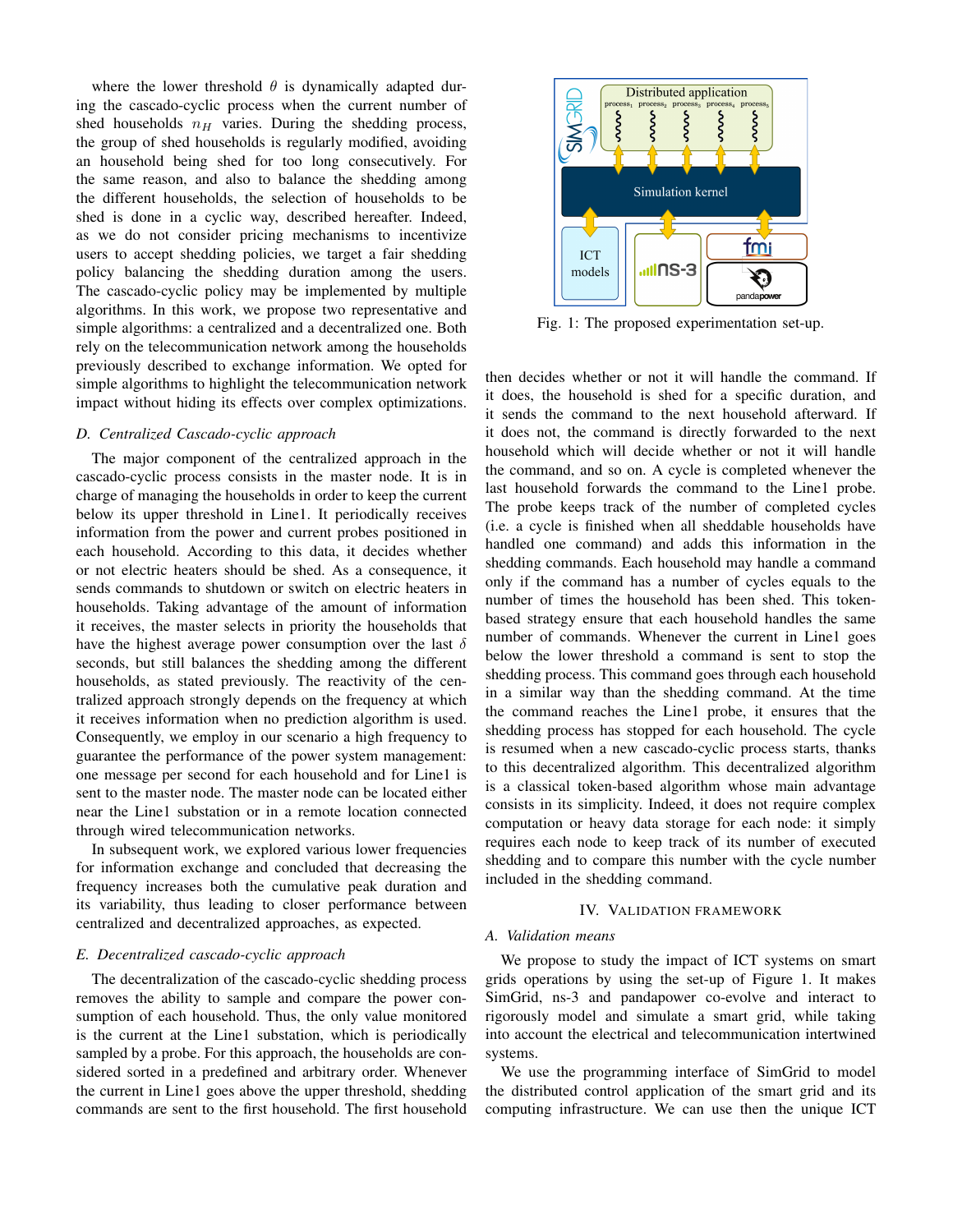performance models of SimGrid to simulate the execution of this distributed ICT system. Thanks to an ad-hoc coupling between SimGrid and ns-3, we use the telecommunication models of ns-3 to simulate message exchange in the smart grid. We benefit then from the high accuracy of ns-3 and from its various communication models.

As part of this work, we developed an open-source dedicated tool to export pandapower as an FMU, which is available online<sup>1</sup>. Thanks to the open-source SimGrid-FMI plug-in developed in our previous work [3] and officially certified by the FMI standard<sup>2</sup>, these FMUs can be imported into SimGrid. During the simulation, the distributed control system modeled in SimGrid can then interact directly with the electric grid modeled in pandapower (e.g. get the current in a line, or set the consumption of a load) and the telecommunication network modeled in ns-3. For this study, we rely on SimGrid v3.24, pandapower v2.1.0 and ns-3 v3.29.

# *B. Experimental plan*

We compare the two approaches for three metrics: 1) Cumulative overcurrent duration: cumulative duration during which the current in Line1 is above the upper threshold. It is computed by SimGrid and is a measure of our approach efficiency from the Distribution System Operator's perspective; 2) Cumulative household shedding duration: cumulative duration of shedding required to solve the congestion problem. It is computed by SimGrid and indicates the efficiency of the approach from the smart grid consumers perspective; 3) Total amount of data sent through the telecommunication network. It is computed by SimGrid and indicates the impact of the smart grid control system on the telecommunication network.

Table I summarizes the fixed parameters in our experiments: the network bandwidth (voluntarily oversized as its impact for wired network is not a limiting factor in our context), the sampling frequency at which the power and current values are monitored and sent to the master node in the case of the centralized approach, the duration of a single shedding if not interrupted by a switching on command, and the duration for averaging the household consumption in order to select in priority the highest consuming households. Table II summarizes the variable parameters: the number of sheddable households, the upper current threshold on Line1, the communication latency for each telecommunication link and the size of each command and monitoring message. During a simulation, only one parameter varies from the default parameters. The default parameters are indicated in the last column of Table II and their choice is explained throughout the simulation results.

To compare the approaches with a given parameters set, we run three simulations: (1) a co-simulation with the centralized approach, (2) a co-simulation with the decentralized one, and (3) a simulation of the electrical network without shedding, in order to build baseline results. When switching to a new set of parameters, a new electric heater power profile with random

TABLE I: Co-simulations fixed-parameters.

| Network bandwidth                           | 10Gb              |
|---------------------------------------------|-------------------|
| Power and current probes sampling frequency | 1 sec             |
| Duration of a single shedding               |                   |
| (if not interrupted)                        | $60 \text{ sec}$  |
| Duration $\delta$ considered to average     |                   |
| households consumption                      | $300 \text{ sec}$ |

TABLE II: Co-simulations variable-parameters.

|                      | Range            | <b>Step</b>    | Default   |
|----------------------|------------------|----------------|-----------|
| Number of sheddable  |                  |                |           |
| households $3$       | 15 to 55         |                | 30        |
| <b>Upper current</b> |                  |                |           |
| threshold            | 410 to 450 A     | 10 A           | 440 A     |
| <b>Communication</b> |                  |                |           |
| latency <sup>4</sup> | $0$ to $20$ ms   | $5 \text{ ms}$ | 5 ms      |
| <b>Messages size</b> | 1024 to 10240 kb | $1024$ kh      | $1024$ kh |

time-delays (as described on Section III-A) is generated for each household. Each set of parameters is simulated 50 times and the results present mean and standard deviation values. The simulations were run in parallel using several machines on the Grid'5000 [8] platform. We performed a total of 4,200 simulations to execute this experimental plan.

# V. RESULTS

In this section, we explore the impact of:

- the upper current threshold, that is of uttermost importance for the electricity distribution system operator, and that can include a safety margin depending on the expected reactivity of the system;
- the number of sheddable households, that depends on the consumers' willingness to help the electricity operator, and in our case, this effort is fairly shared among the voluntary users;
- the communication latency and message sizes that are used for implementing the demand-side management and that depend on the telecommunication network topology and communication protocols.

# *A. Cascado-cyclic behavior assessment*

Figure 2 shows the typical evolution of current in Line1 over time for a single simulation run with the centralized approach (the decentralized one follows a similar trajectory). From this figure, we can see that, during peak time, the current progressively increases to reach the upper current threshold of 440 A at 5.49 pm. Then, the cascado-cyclic process starts shedding household heaters to keep the current below the upper threshold. We can see from the variations of the lower current threshold that the cascado-cyclic process dynamically adapts the shedding effort to successfully remain below the upper threshold (i.e. the lower the threshold is, the more important the shedding effort needs to be).

<sup>1</sup>https://framagit.org/Adrien.Gougeon/pandapower-fmu

<sup>2</sup>https://fmi-standard.org/tools/

 $3$ The number of households in the simulation stay the same, 55. However, the number of households that can be shedded varies.

<sup>&</sup>lt;sup>4</sup>The configuration with 1 ms latency was also explored.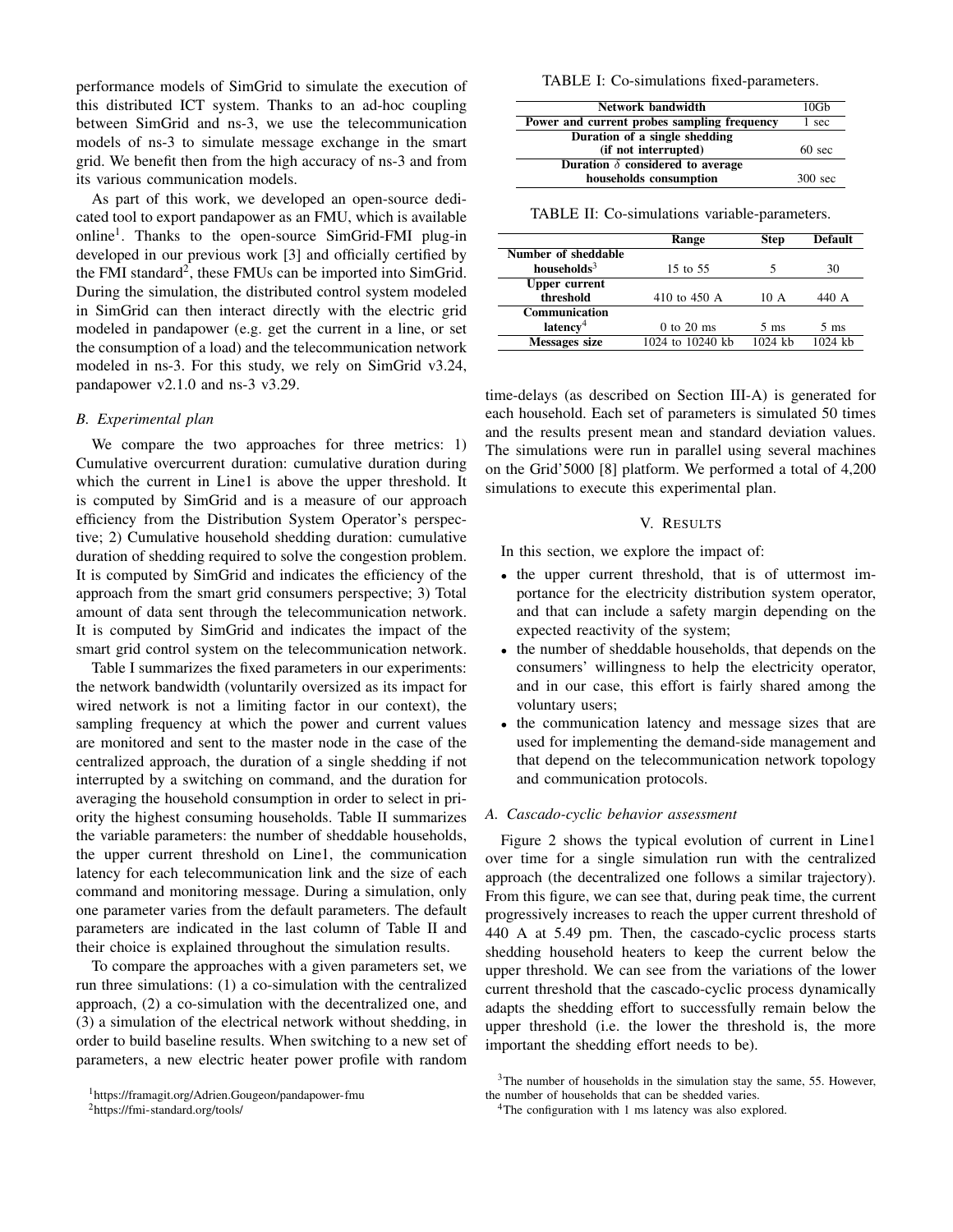

Fig. 2: Evolution of the current in Line1 over time with the centralized implementation with 30 sheddable households, an upper threshold of 440 A, a communication latency of 5ms and 1024 kb messages.

## *B. Influence of the upper current threshold*

We can see from Figure 3 that both cascado-cyclic approaches significantly reduce overcurrent duration. Considering the default value of 440 A for the upper current threshold, the centralized (resp. decentralized) approach reduces overcurrent duration of about 94 % (resp. 89 %) compared to the baseline scenario without any shedding.

We can observe that the two approaches perform even better with lower thresholds when there are more overcurrent peaks to reduce. With a threshold of 410 A, the overcurrent duration is reduced by about 96 % (resp. 94 %) with the centralized (resp. decentralized) approach.



centralized cascado-cyclic decentralized cascad  $400$ 300 200 100  $410$  $420$ 450 430<br>(4) threshold

Fig. 3: Overcurrent reduction in comparison to the baseline scenario (without any shedding) when varying the current threshold.

Fig. 4: Average cumulative shedding time per household versus current threshold.

The required reactivity of the approaches is more important with higher thresholds when the number and the duration of the overcurrent peaks decrease. This explains why the centralized approach outperforms the decentralized one, in particular in this case. Indeed, the decentralized approach is less reactive because the shedding commands may have to be forwarded several times from household to household before being applied. At the opposite, the centralized implementation sends the shedding commands directly to the sheddable households. Nonetheless, even in this context, with a threshold of





Fig. 5: Number of messages sent versus current threshold.

Fig. 6: Number of messages sent versus number of sheddable households.

450 A, the two approaches significantly reduces overcurrent duration of about 93 % (resp. 87 %) for the centralized (resp. decentralized) approach.

We can observe from Figure 4 that both approaches achieve such a performance with a similar amount of shedding for every considered threshold. As expected, the duration of the shedding decreases when there is less overcurrent peaks -i.e. with higher thresholds. Even in the worst considered case with a threshold of 410 A, the shedding remains significantly low with an average cumulative shedding duration per household of about 7 minutes during the considered period. With our threshold default value of 440 A, the shedding becomes negligible for the end-users with an average cumulative shedding time per household of about 2 minutes only.

As shown on Figure 5 and as expected, the upper threshold does not have a significant impact on the number of messages sent by the two approaches. We observe that, because of its power probes, the centralized approach sends about 27 times more messages through the telecommunication network than the decentralized one, no matter the upper threshold value. This may strongly limit the performance with wireless telecommunication technologies (e.g. Wi-Fi).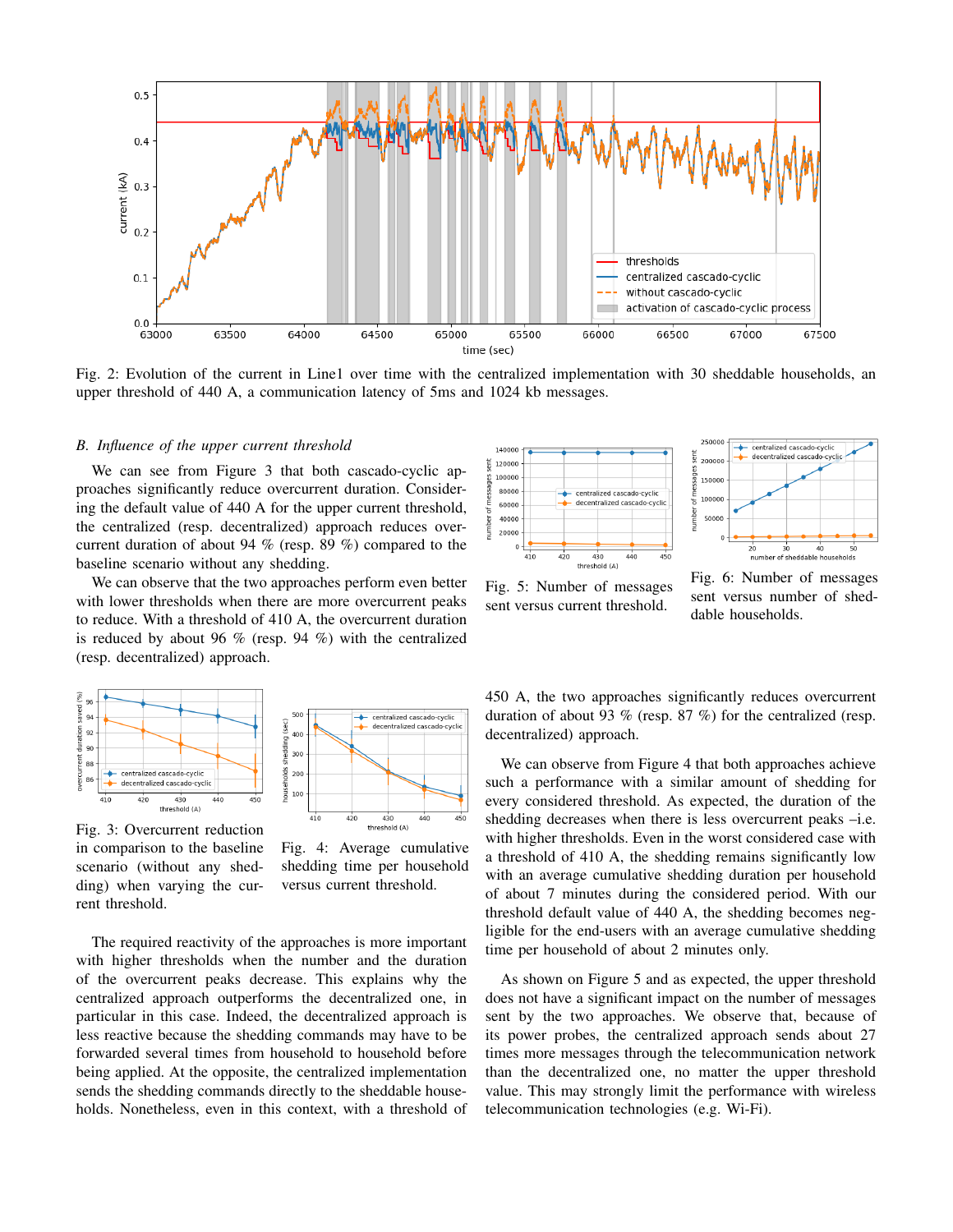



Fig. 7: Average cumulative shedding time per household versus number of sheddable households.

Fig. 8: Cumulative overcurrent duration versus number of sheddable households.

# *C. Influence of the number of sheddable households*

Figure 6 shows that the gap between the number of sent messages increases linearly with the number of sheddable households (and therefore with the number of power probes in the centralized approach). With 55 households, the centralized approach sends about 50 times more messages than the decentralized one. This may limit the scalability of the centralized approach, which would be even more limited in a wireless context.

Figure 7 shows the decreasing standard deviation for the average per-household shedding duration when the number of sheddable households increases. It means that, in this case, both approaches efficiently share the shedding effort between the available households. As expected, the average shedding time per household decreases as the number of sheddable households increases: it goes from about 4.5 minutes with 15 households to about 1 minute with 55 households.

Figure 8 shows that the number of households does not impact significantly the cumulative overcurrent duration. This means that both approaches scale up in our context and do not require a high number of sheddable households for a reasonable upper current threshold. As expected, since the centralized approach is more reactive and takes advantage of more information, it achieves a lower overcurrent duration (about 40% lower) than the decentralized approach.

These results indicate that the telecommunication network size, which represents here the number of sheddable – and thus communicating – households, slightly impacts the cumulative overcurrent duration for both approaches. Yet, the better performance of the centralized approach comes with a strong increase in the required number of messages: 55.5 messages per second on average for 55 households, against 1.1 messages per second for the decentralized approach. Here also, relying on a wired network with a reliable transport protocol makes the scenario feasible for demand-side management.

#### *D. Influence of the communication latency and message size*

Figure 9 shows that the two approaches are not significantly impacted by the size of the messages. Although the centralized approach outperforms the decentralized approach in terms of overcurrent duration (45 seconds on average against 80 seconds), both equally distribute the shedding duration among the households and present a similar average shedding duration per household.



Fig. 9: Cumulative overcurrent duration versus messages size.

Concerning the number of sent messages, the decentralized approach largely outperforms the centralized one as observed in Figures 5 and 6. The negligible impact of message size is mainly due to the scenario conditions: packet losses are not considered in this scenario because the wired telecommunication network does not experience congestion, and the transport protocol is reliable (i.e. TCP). This behavior would significantly change in the context of power line communications or Wi-Fi networks.

Similarly, the telecommunication network latency does not significantly impact the number of sent messages for both approaches (results are similar to Figure 5). However, we observe from Figure 10 that the telecommunication latency has a non negligible impact on the approaches' performance. If we consider an unrealistic 0 ms latency (instantaneous data transfers and reactions), like many studies of the literature, the centralized approach decreases the cumulative overcurrent duration of about 75 % compared to the decentralized one. However, if we consider a 1 ms latency, the centralized approach reduces the overcurrent duration of only about 40 % compared to the decentralized one. With a 20 ms latency, the overcurrent duration is getting even closer in both approaches especially when taking into account the standard deviation. In addition, we observe on Figure 11 that the centralized approach also largely outperforms the decentralized one in terms of average overcurrent duration when considering a 0 ms latency, but this gap is tighter for latencies above 0 ms. We also note that results' variability grows faster in the decentralized management as the latency increases. Consequently, the centralized approach significantly outperforms the decentralized one only with low communication latencies, and the difference diminishes for larger latencies.

According to Figure 12, when considering low latencies, the average cumulative shedding time per household is comparable between both the decentralized and the centralized approaches. However, the gap between them increases with latency because it impacts the propagation delay of the shedding commands in the decentralized approach, which is then outperformed by the centralized one. Hence, with a 20 ms latency, the average shedding per household is about 140 s (resp. 250 s) in the centralized (resp. decentralized) approach. In this case, the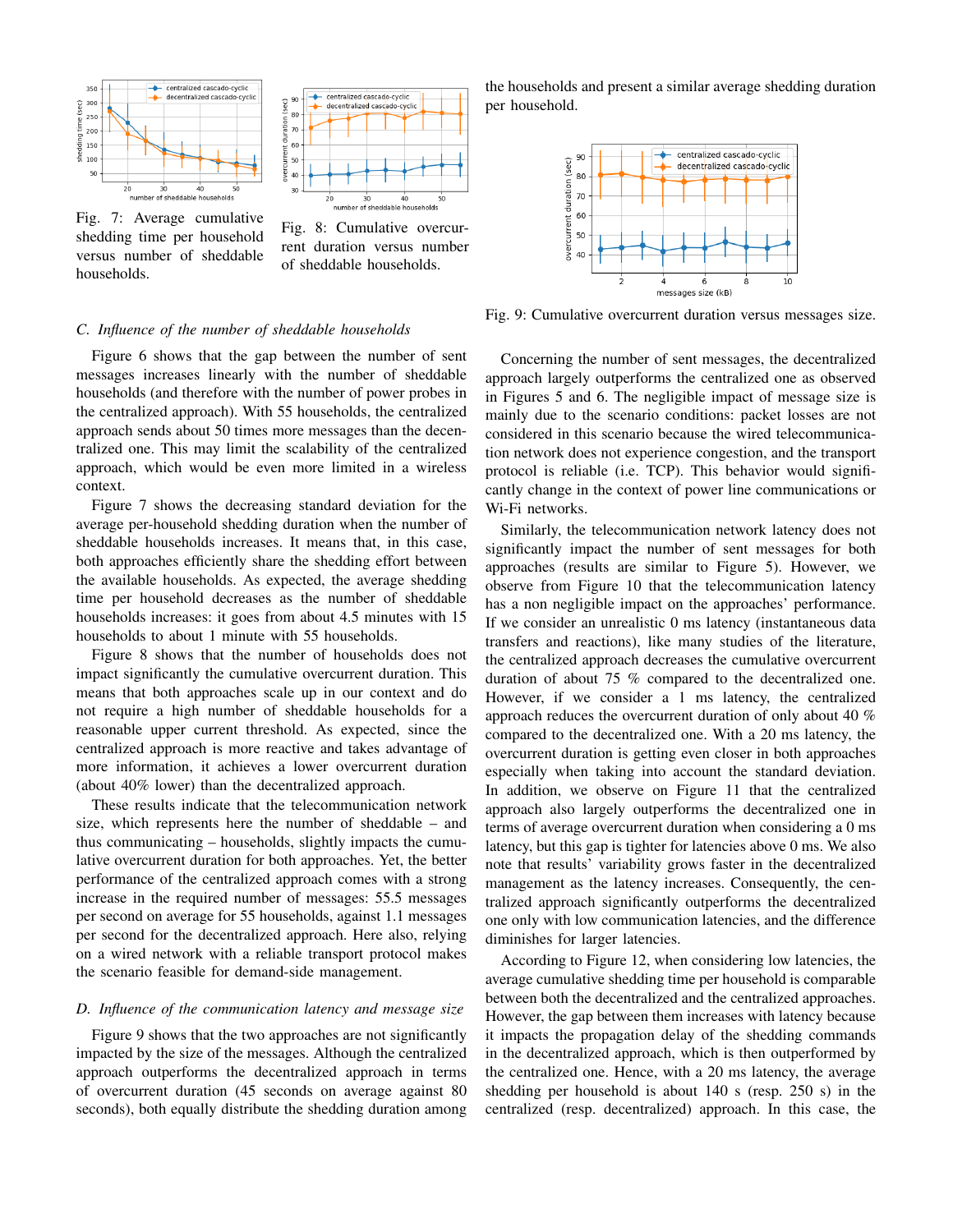

Fig. 10: Cumulative overcurrent duration versus telecommunication latency. Fig. 11: Average overcurrent duration



versus telecommunication latency.

decentralized approach overreacts and performs more shedding than required.



Fig. 12: Average cumulative shedding time per household versus latency.

# *E. Discussion*

The two proposed approaches greatly reduce the overcurrent peak duration (from about 96 % to 87 %) without a significant impact on the end-users: the average cumulative shedding per households ranges from about 7 to 1 minutes, corresponding respectively to 9% and 1% of the simulated time.

When disregarding the telecommunication network parameters, one may consider that the centralized approach is always better than the decentralized one because it decreases the overcurrent peak duration more with a similar impact for the end-users (i.e. (cumulative) shedding duration per household). However, the centralized approach requires a high number of messages to achieve this level of performance, even on a small-size network (up to 55 households). Since it significantly increases the traffic on the telecommunication network (up to more than 50 times), the centralized approach may not scale up well with the expected large number of households to be deployed on the smart grid (e.g. with the Wi-Fi technology). In addition, as the network latency increases, the overcurrent reductions achieved by the centralized approach get closer and even similar to ones obtained with the decentralized one. However, at higher latencies, the decentralized approach has significantly more impact on the end-users as it increases the cumulative shedding duration per household. It means that, although decentralized approaches should better scale with larger networks than centralized ones, they may be less accepted by electrical grid users since their performance in terms of shedding time per household is more impacted by latency. Thus, the approaches should be carefully chosen according to the telecommunication network features and the size of the considered power system. In this work, for both centralized and decentralized cases, we evaluated simple algorithms not requiring significant computation power in order to highlight the network latency influence on the performance of a smart grid. In the case of more complex algorithms, the computation duration adds time to the latency, and can consequently impact the shedding performance as well.

# VI. CONCLUSION

Residential reactive demand-side management becomes feasible in the context of smart grids and Energy Internet. In this paper, we explore the cascado-cyclic shedding strategy with electrical heaters to avoid electrical network congestion. We compare the centralized and decentralized management versions of this strategy and study the impact of wired telecommunication network latency on the performance perceived by the power system manager and by the electricity consumers.

The evaluation exploits a realistic scenario of 55 households based on traces from a real electrical grid and numerical co-simulations, combining SimGrid, ns-3 and pandapower simulators, to faithfully reproduce the co-evolution of the power system and of its wired telecommunication network. We made available the open source co-simulation tools used in this paper.

Our results show that not considering any telecommunication network latency, as often assumed in literature, implies a strong overestimation of the performance achieved by the centralized approach from the power system operator's perspective. We also show that, for the power system operator, larger telecommunication network latency penalizes the centralized approach and favors the decentralized approach, although for the studied latency range, the centralized approach always performs better. As for the electricity consumer's point of view, larger telecommunication network latency has a strong negative impact for the decentralized approach, while it is negligible for the centralized one. Thus, for the decentralized approach, the latency affects negatively and heavily consumers. Considering the studied scenario and from the consumer point of view, the centralized approach is preferable for latencies above 10 ms.

Future work will consider larger scale, unbalanced smart grids, and exploring other telecommunication technologies, such as wireless networks.

## ACKNOWLEDGMENT

This project is funded through RennesGrid project from the "Programme des Investissements d'Avenir" operated by the French Environment and Energy Management Agency (ADEME) and by the CNRS Momentum project RI/RE.